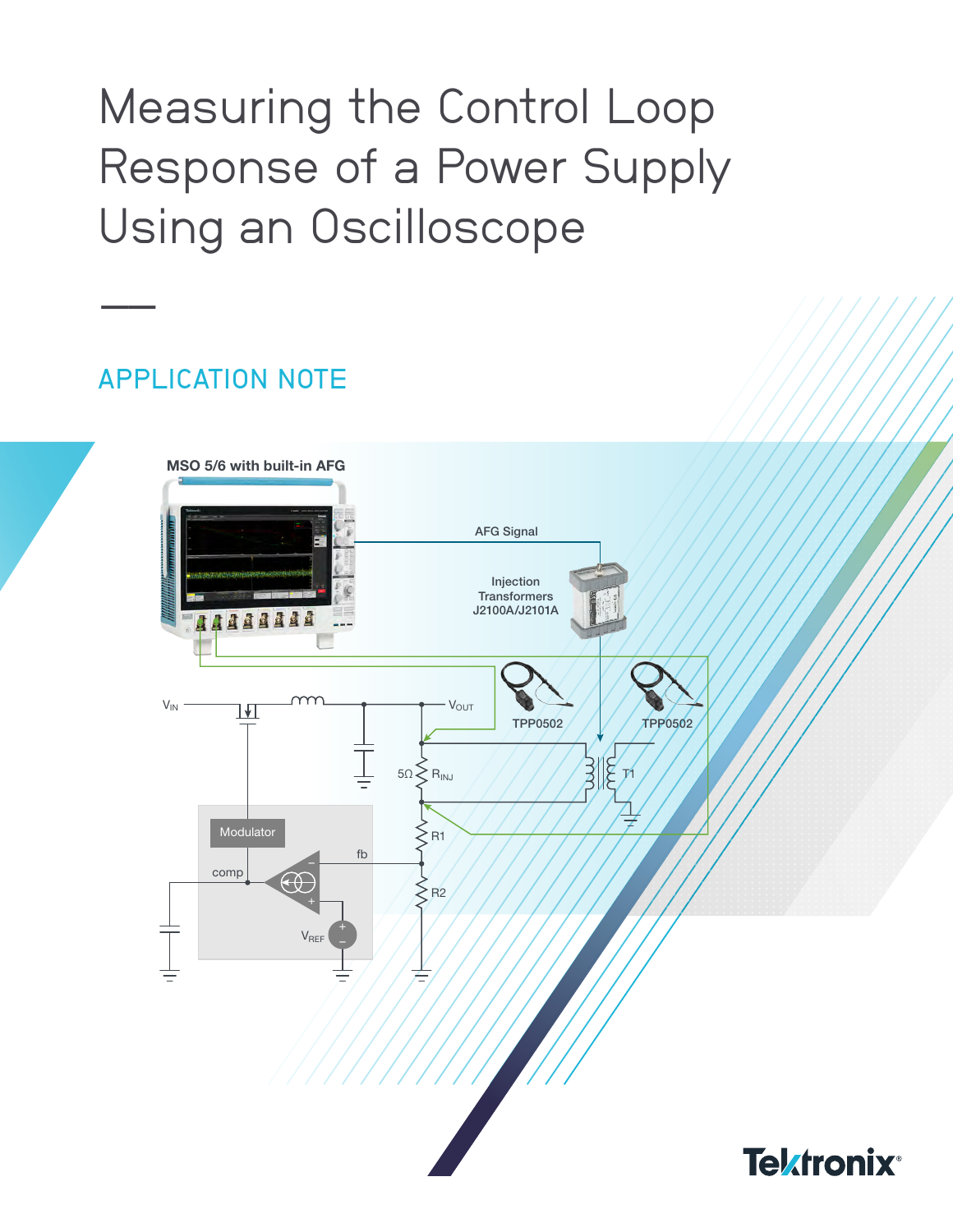Most power supplies and regulators are designed to maintain a constant voltage over a specified current range. To accomplish this goal, they are essentially amplifiers with a closed feedback loop. An ideal supply needs to respond quickly and maintain a constant output, but without excessive ringing or oscillation. Control loop measurements help to characterize how a power supply responds to changes in output load conditions.

Although frequency response analysis may be performed using dedicated equipment, newer oscilloscopes may be used to measure the response of a power supply control loop. Using an oscilloscope, signal source and automation software, measurements can be made quickly and presented as familiar Bode plots, making it easy to evaluate margins and compare circuit performance to models. A Bode plot maps the frequency response of the system through two graphs – a magnitude plot and a phase plot (phase shift in degrees). From these plots gain margins and phase margins can be determined to gauge power supply stability.

From this application note, you will learn:

- An overview of the basics of control loops, frequency response analysis and Bode plots
- A review of gain and phase margins
- How to set up control loop response analysis on an oscilloscope
- How to interpret frequency response plots and measurements

This application note uses a 5 Series MSO oscilloscope with Option 5-PWR Advanced Power Measurement and Analysis to demonstrate the principles of Bode Plots. The 4 Series MSO and 6 Series MSO have similar power analysis options with similar capabilities. The controls are very similar between these three instruments so this application note can be used to help understand the application of any of these three oscilloscopes in frequency response analysis.

## Introduction to Frequency Response Analysis

The frequency response of a system is a frequency-dependent function that expresses how a reference signal (usually a sinusoidal waveform) of a particular frequency at the system input (excitation) is transferred through the system.

A generalized control loop is shown in Figure 1 in which a sinewave a(t) is applied to a system with transfer function G(s). After transients due to initial conditions have decayed away, the output b(t) becomes a sinewave but with a different magnitude B and relative phase Φ. The magnitude and phase of the output b(t) are in fact related to the transfer function  $G(s)$  at the frequency ( $\omega$  rad/s) of the input sinusoid. The feedback coefficient 'k' determines how the input signal gets conditioned, based on the loads at the output.



Figure 1. A generalized control loop with transfer function G(s)

Here,  $B/A = |G(j\omega)|$  is the gain at  $\omega$ , and  $\Phi = \angle G(j\omega)$  is the phase at ω.



Figure 2.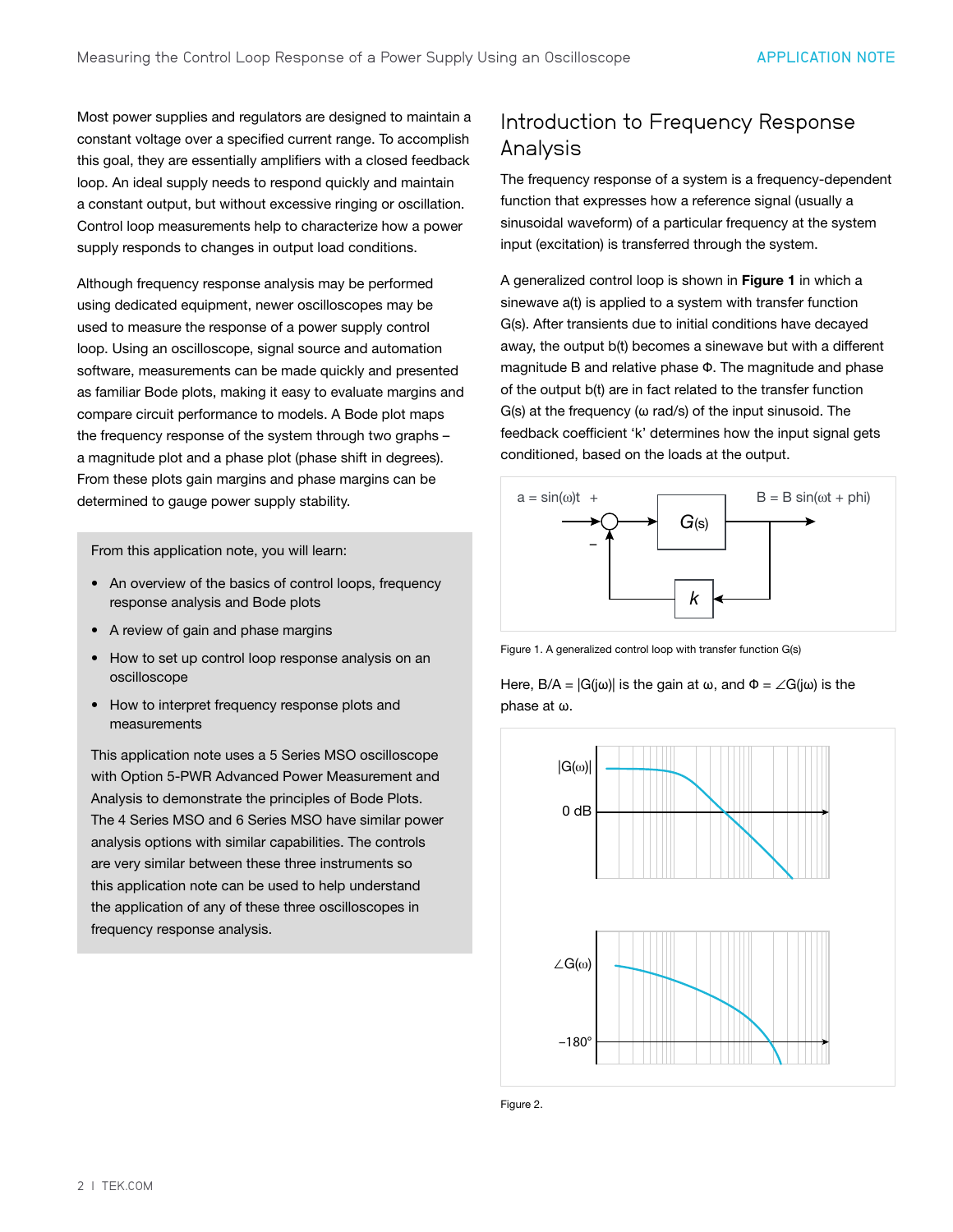To understand the system behavior, the input sinusoidal signal is swept across range of frequencies at varying amplitude(s). This helps to represent the gain and phase shift of the loop taken over a range of frequencies and provides valuable information about the speed of the control loop and stability of the power supply. By sequentially measuring the gain and phase at various frequencies, a graph of gain and phase versus frequency can be plotted. By using logarithmic frequency scales the plots can cover very wide frequency ranges. These plots are often called Bode plots because of their use in control system design methods pioneered by Hendrik Wade Bode.

Bode himself said, in his 1940 article in the Bell System Technical Journal, "Relations Between Attenuation and Phase in Feedback Amplifier Design":

The engineer who embarks upon the design of a feedback amplifier must be a creature of mixed emotions. On the one hand, he can rejoice in the improvements in the characteristics of the structure which feedback promises to secure him. On the other hand, he knows that unless he can finally adjust the phase and attenuations characteristics around the feedback loop so the amplifier will not spontaneously burst into uncontrollable singing, none of these advantages can actually be realized.

In power supply design, control loop measurements help to characterize how a power supply responds to changes in output load conditions, input voltage changes, temperature changes, etc. An ideal supply needs to respond quickly and maintain a constant output, but without excessive ringing or oscillation. This is usually achieved by controlling the fast switching of components (typically a MOSFET) between the supply and load. The longer the switch is on compared to the off time, the higher the power supplied to the load.

An unstable power supply or regulator can oscillate, resulting in very large apparent ripple at the bandwidth of the control loop. This oscillation may also cause EMI problems.

## Gain Margin and Phase Margin

Instability will occur when the loop has positive gain (≥1) as phase shift approaches –180°. Under these conditions the loop will experience positive feedback and become unstable. Bode plots show gain and phase on the same frequency scale and let you see how close you are to this undesirable situation. Two measurements taken from a Bode plot gauge the safety margin in a power supply control loop: phase margin and gain margin.



Figure 3. Gain margin is measured at the frequency at which phase drops to –180. Phase margin is measured at the frequency at which gain drops to 0 dB (when the magnitude of the output = magnitude of the input).

As noted above, the Bode plot is made up of gain and phase plots versus frequency. The gain plot is computed over a specified swept band as:

$$
G = 20 \log \frac{V_{\text{OUT}}}{V_{\text{IN}}}
$$

where  $V_{\text{IN}}$  is a stimulus voltage applied to feedback of the control loop, and  $V_{OUT}$  is the response of the loop at each of many points in the band.

The phase plot represents phase difference between  $V_{\text{IN}}$  and  $V_{\text{OUT}}$  at each frequency within the swept band. If the measured phase is more than 180°, then the plotted phase angle is measured phase –360°. If the measured phase is less than –180°, then plotted phase is measured phase +360°.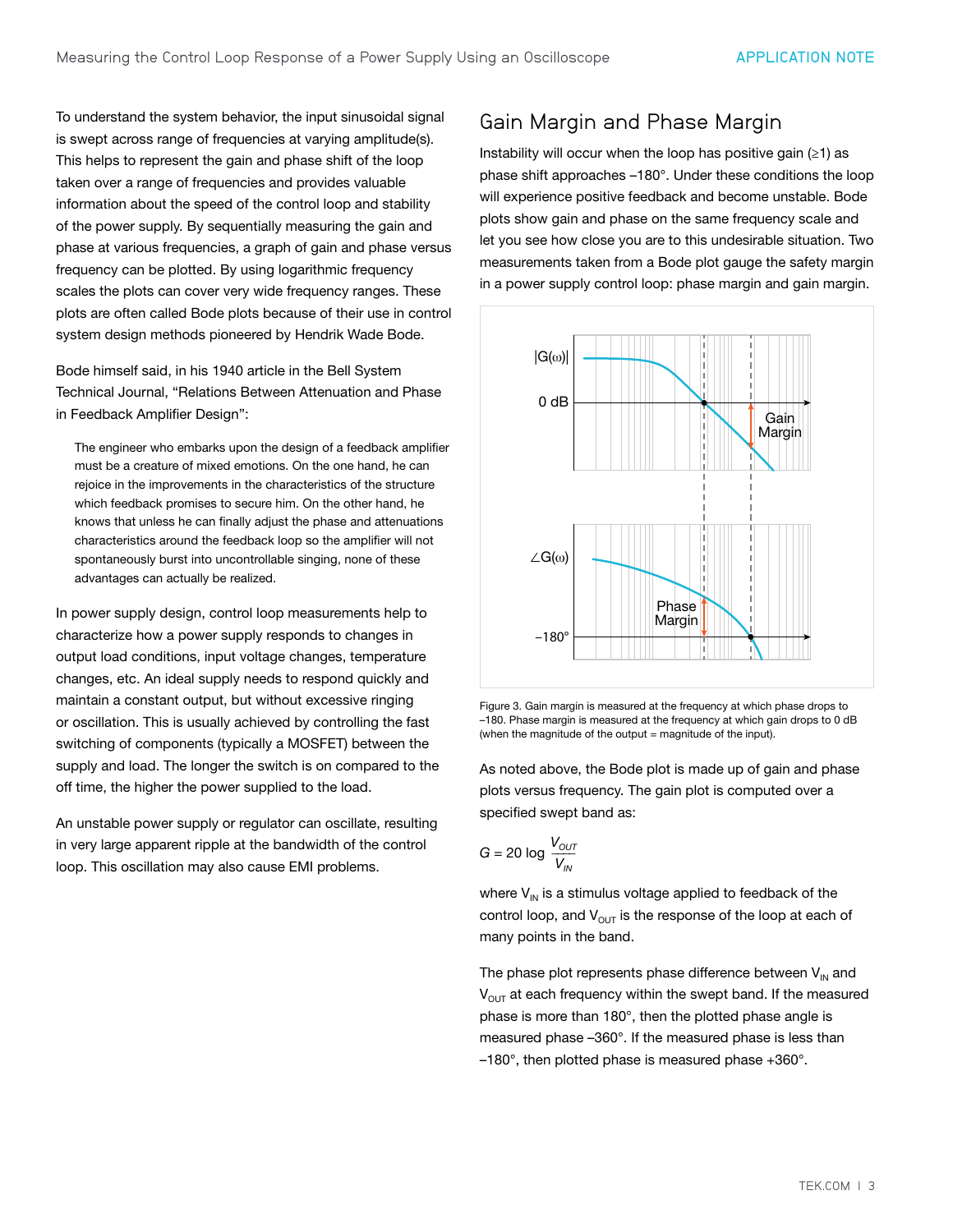Phase and gain margin measurements are based on these plots. The formula for phase margin (PM) is:

#### PM = Φ – (–180°)

where Φ is the phase lag measured when gain is 0 dB.

Phase margin (PM) indicates how far the system is from instability (–180° and unity gain) in terms of degrees of phase. It represents the amount of phase shift the loop can tolerate as the gain approaches 0 dB (unity gain). In other words, the phase margin describes the amount of phase shift which can be increased or decreased without making the system unstable. It is usually expressed in degrees. The greater the phase margin, the greater will be the stability of the system.

We can read the phase margin from the Bode plot by calculating the vertical distance between the phase curve (on the Bode phase plot) and the x-axis at the frequency where the Bode magnitude plot  $= 0$  dB. This point is known as the gain crossover frequency. Gain margin is how far the system is from –180° and unity gain in terms of dB of gain. This is the amount of gain that could be added before hitting 0 dB, when phase shift  $= -180^\circ$ . The gain margin describes the amount of gain, which can be increased or decreased without making the system unstable. The greater the gain margin (GM), the greater the stability of the system.

The gain margin (GM) is calculated by the formula:

 $GM = 0 - G$  dB

where G is the gain measured when the phase shift is 0°.

We can read the gain margin directly from the Bode plot by calculating the vertical distance between the magnitude curve (on the Bode magnitude plot) and the x-axis at the frequency where the Bode phase plot  $= 180^\circ$ . This point is known as the phase crossover frequency. In the example shown in the graph above, the gain (G) is 20. Hence using our formula for gain margin, the gain margin is equal to  $0 - 20$  dB = -20 dB (unstable).

In short, maintaining ample phase and gain margin in the control loop ensures that a power supply will not operate too close to instability.

## Oscilloscope Measurements using Automated Frequency Response Analysis

By measuring the actual gain and phase of the circuit over a range of frequencies, we can gain confidence in the stability of the design – greater than relying on simulation alone.

Performing a control loop response measurement requires the user to inject a stimulus over a range of frequencies into the feedback path of the control loop. Using an oscilloscope, signal source and automation software, measurements can be made quickly and presented as familiar Bode plots, making it easy to evaluate margins and compare circuit performance to models.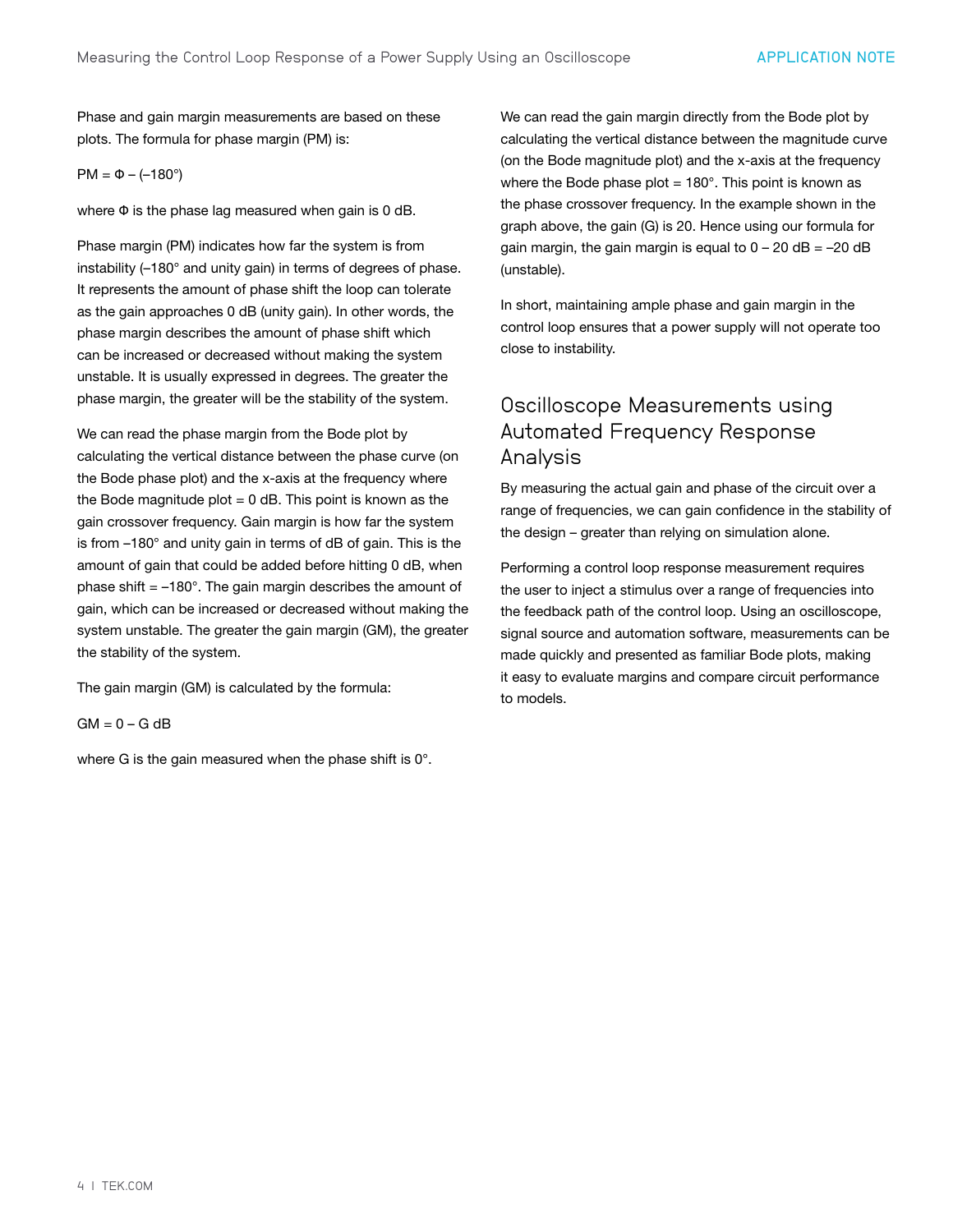#### TEST SETUP FOR CONTROL LOOP RESPONSE MEASUREMENTS



Figure 4. An oscilloscope-based system for measuring control loop response includes measurement software, a function generator (built into the oscilloscope above), an injection/isolation transformer, an injection resistor, and two low-attenuation passive probes.

The 4, 5 or 6 Series MSO can be equipped with Advanced Power Measurement and Analysis software (4/5/6-PWR). This application software includes several frequency response measurements, including:

- Control loop response
- Power supply rejection ratio (PSRR)
- Impedance

For this application note, we focus on control loop response measurements. To determine the control loop measurements the analysis software performs the following important functions:

- Controls the function generator
- Calculates and plots gain (20 Log  $V_{\text{OUT}}/V_{\text{IN}}$ ) based on the two voltage inputs, where  $V_{\text{IN}}$  is the stimulus voltage from the function generator
- Calculates and plots phase shift between  $V_{\text{IN}}$  and  $V_{\text{OUT}}$ based on the two voltage inputs
- Calculates gain and phase margin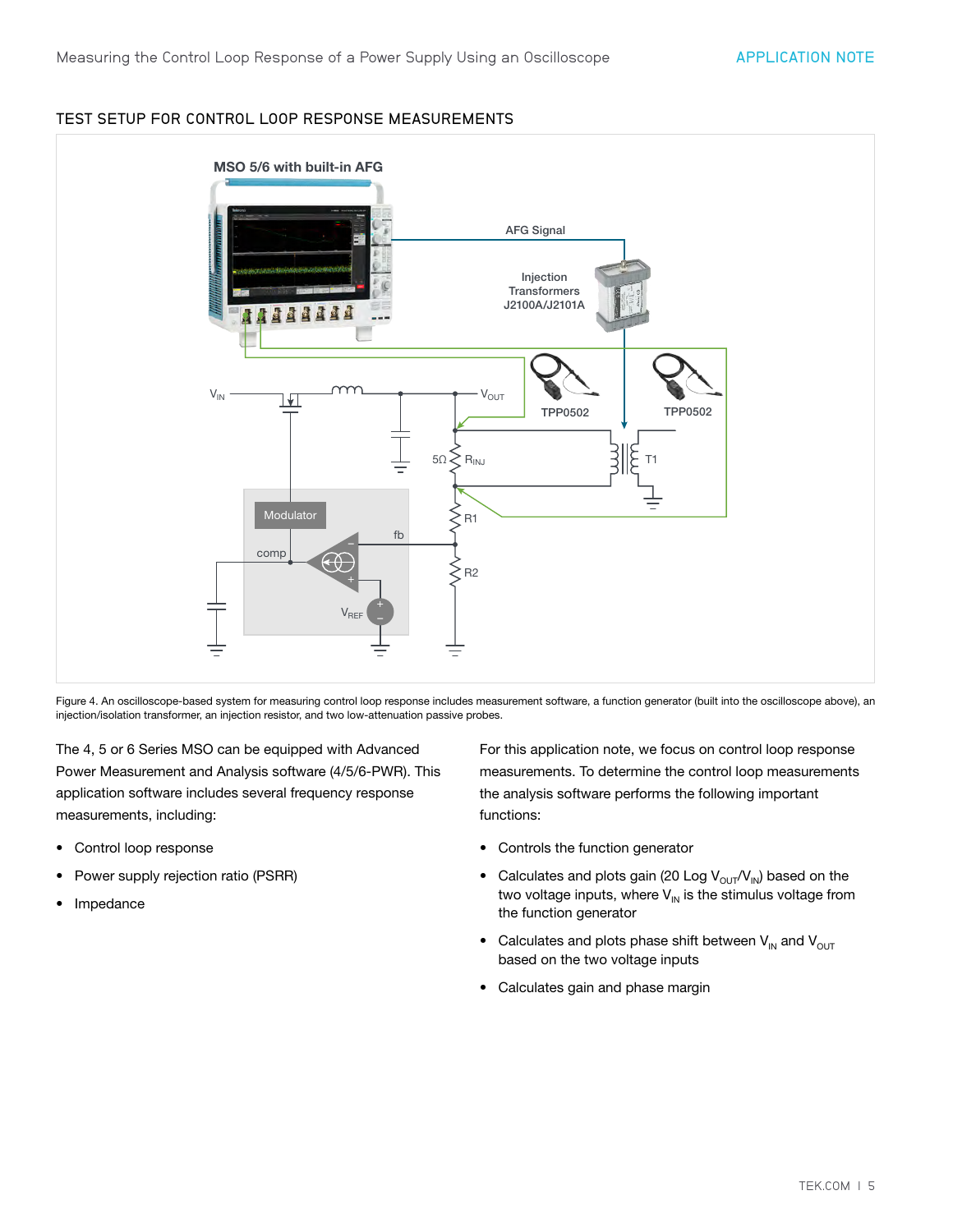| <b>ADD MEASUREMENTS</b>                                                    |                                                                                                                                                                                                                                                                        |  |
|----------------------------------------------------------------------------|------------------------------------------------------------------------------------------------------------------------------------------------------------------------------------------------------------------------------------------------------------------------|--|
| IMDA DPM<br>Standard<br><b>Jitter</b><br>Power                             |                                                                                                                                                                                                                                                                        |  |
| Phase<br>Gain<br>(dB)<br>(deq)<br>PM<br><b>GM</b><br><b>Frequency (Hz)</b> | <b>Control Loop Response</b><br>Control Loop Response computes<br>and plots gain as 20 log (Vout/<br>Vin) and phase difference<br>between Vin and Vout at each<br>frequency within the swept<br>band. The resulting plot is<br>commonly referred to as a Bode<br>Plot. |  |
| <b>Input Source</b><br><b>Output Source</b>                                |                                                                                                                                                                                                                                                                        |  |
| Ch <sub>1</sub><br>ch <sub>2</sub>                                         | Add                                                                                                                                                                                                                                                                    |  |
| <b>INPUT ANALYSIS</b>                                                      | >                                                                                                                                                                                                                                                                      |  |
| <b>AMPLITUDE ANALYSIS</b>                                                  |                                                                                                                                                                                                                                                                        |  |
| <b>TIMING ANALYSIS</b>                                                     | د                                                                                                                                                                                                                                                                      |  |
| <b>SWITCHING ANALYSIS</b>                                                  | >                                                                                                                                                                                                                                                                      |  |
| <b>MAGNETIC ANALYSIS</b>                                                   |                                                                                                                                                                                                                                                                        |  |
| <b>OUTPUT ANALYSIS</b>                                                     | ١.                                                                                                                                                                                                                                                                     |  |
| FREQUENCY RESPONSE ANALYSIS                                                |                                                                                                                                                                                                                                                                        |  |
| Control Loop<br><b>PSRR</b><br>Response                                    | Impedance                                                                                                                                                                                                                                                              |  |

Figure 5. Measurements in Advanced Power Measurements and Analysis application software (4/5/6-PWR)

Two probes, applied across a low-value injection resistor, provide all the information the analysis software needs. It measures the stimulus and response amplitudes to calculate gain and measures the phase delay between stimulus and response.

To measure the response of a power system a known signal must be injected into the feedback loop. Several Tektronix oscilloscopes offer built-in signal sources that may be used to inject a signal into the loop's feedback through an isolation transformer. For this example, the Arbitrary/Function Generator (AFG) option in the 5 Series is used to generate sinewaves over a specified range of frequencies. The DC-DC converter or LDO must be configured with a small (5–10  $\Omega$ ) injection resistor/ termination resistor in its feedback loop so that a disturbance signal from the function generator may be injected into the loop. To avoid overdriving the control loop, the injection signal's amplitude must be kept low.

An injection transformer with a flat response over a wide bandwidth is connected across the injection resistor and isolates the grounded signal source from the power supply. The choice of injection transformer depends on the frequencies of interest. The Picotest J2101A Injection Transformer has a range of 10 Hz–45 MHz which aligns well with the function generator option for the 4/5 Series MSO. Picotest also offers a J2100A Injection Transformer for use when frequencies are in the 1 Hz to 5 MHz range.

Low capacitance, low attenuation passive probes such as the TPP0502 are recommended for the voltage measurements. Low probe attenuation enables good sensitivity. The 2X attenuation of the TPP0502 enables measurements with vertical sensitivity of 500 µV/div on the 6 Series MSO, and 1 mV/div on the 4 or 5 Series MSO. Low capacitance of 12.7 pF minimizes probe loading effects.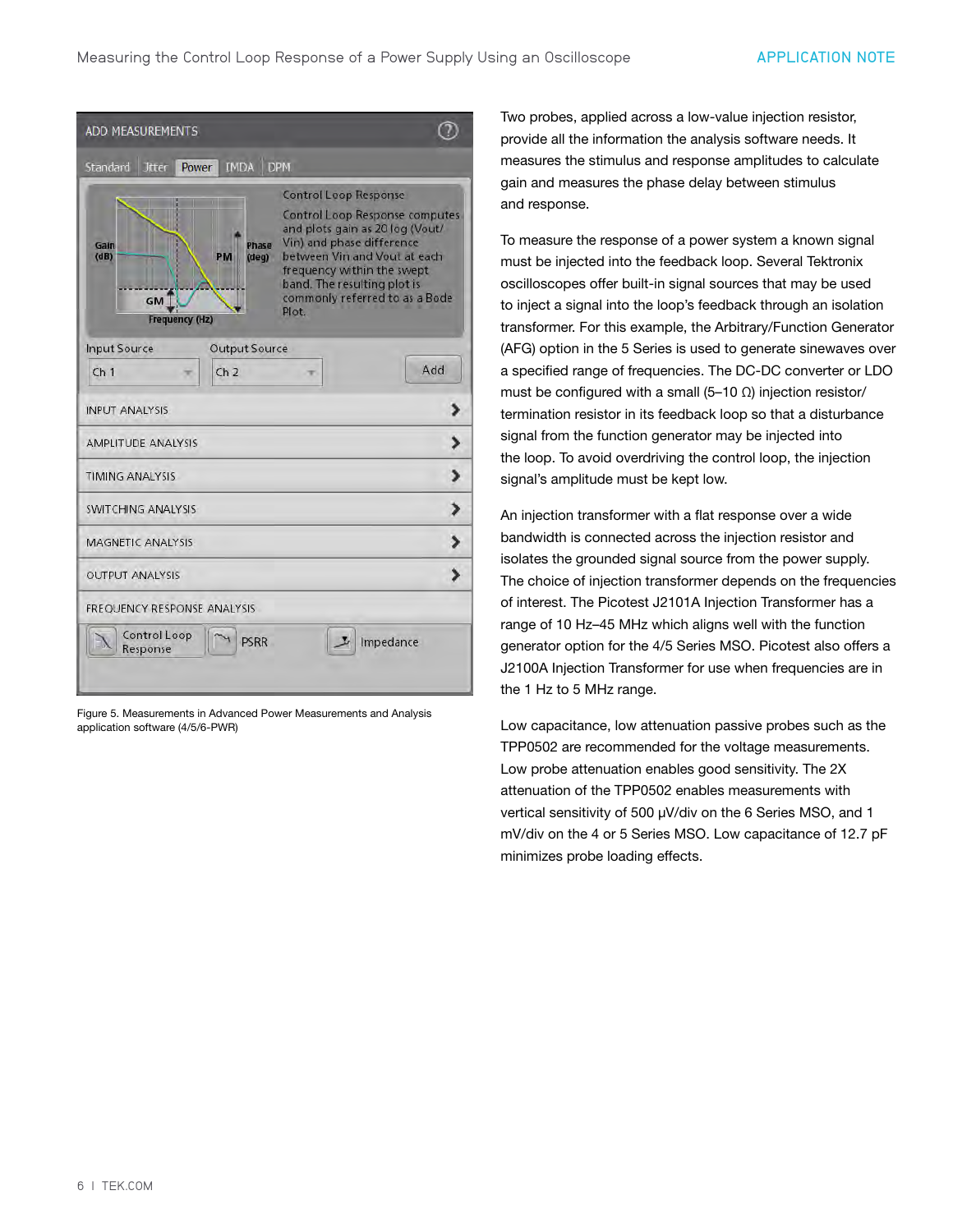#### MAKING FREQUENCY RESPONSE MEASUREMENTS

Once the DUT is properly connected, the stimulus sweep must be configured. Figure 6 shows the setup menu.



Figure 6. The Control Loop response setup menu lets you specify input channels, sweep parameters and frequency analysis method.

The number of points in the Bode plot are determined by the Points Per Decade, Start Frequency, and Stop Frequency. (The points per decade value is 10 by default, with a maximum of 100).

Number of frequency points is computed as:

*Number of frequency points =*  $ppd(log(f_{STOP}) - log(f_{start}))$ 

For example, if the points per decade is 10, start frequency is 100 Hz and stop frequency is 10 MHz:

*Number of frequency points =* 10 (log(107) – log(102)) = 50 *points*

The Analysis Method refers to the method used for frequency response measurements. The default analysis method uses Spectrum View on the 4, 5 and 6 Series. This method uses digital downconverters built into each channel of these oscilloscopes. It provides flexible control over resolution bandwidth (RBW) and thus frequency resolution (typically mHz), compared to the traditional FFT method. The Spectrum View method is recommended, but the FFT method is still available as an alternative.

The Spectrum View method provides finer control of frequency resolution than the traditional FFT. The measurement setup includes the option of using "Auto RBW" (Figure 6) which helps take full advantage of this flexibility and resolution.

The Auto RBW control tells the instrument to automatically adjust key parameters of Spectrum View such as Resolution Bandwidth (RBW), Center Frequency (CF) and Span dynamically based on incrementally swept frequencies. This helps to balance RBW and Span across frequencies and provide stable and repeatable measurement results.

Table 1 shows how Auto RBW would adjust RBW and Span for optimal results for Bode plots from 1 Hz to above 10 MHz.

| <b>Swept Frequency range (Hz)</b> | <b>RBW</b> (Hz) | <b>Span</b> |
|-----------------------------------|-----------------|-------------|
| $1 - 10$                          | 0.5             | 1K          |
| $10 - 100$                        |                 | 1K          |
| $100 - 1K$                        | 1               | 10K         |
| $1K - 10K$                        | 10              | 1M          |
| $10K - 1M$                        | 100             | 10M         |
| Above 10M                         | 100             | 6M          |

Table 1. Auto RBW mode adjusts RBW and span throughout the Bode plot to provide optimal results.



Figure 7. An amplitude profile may be configured, to improve SNR.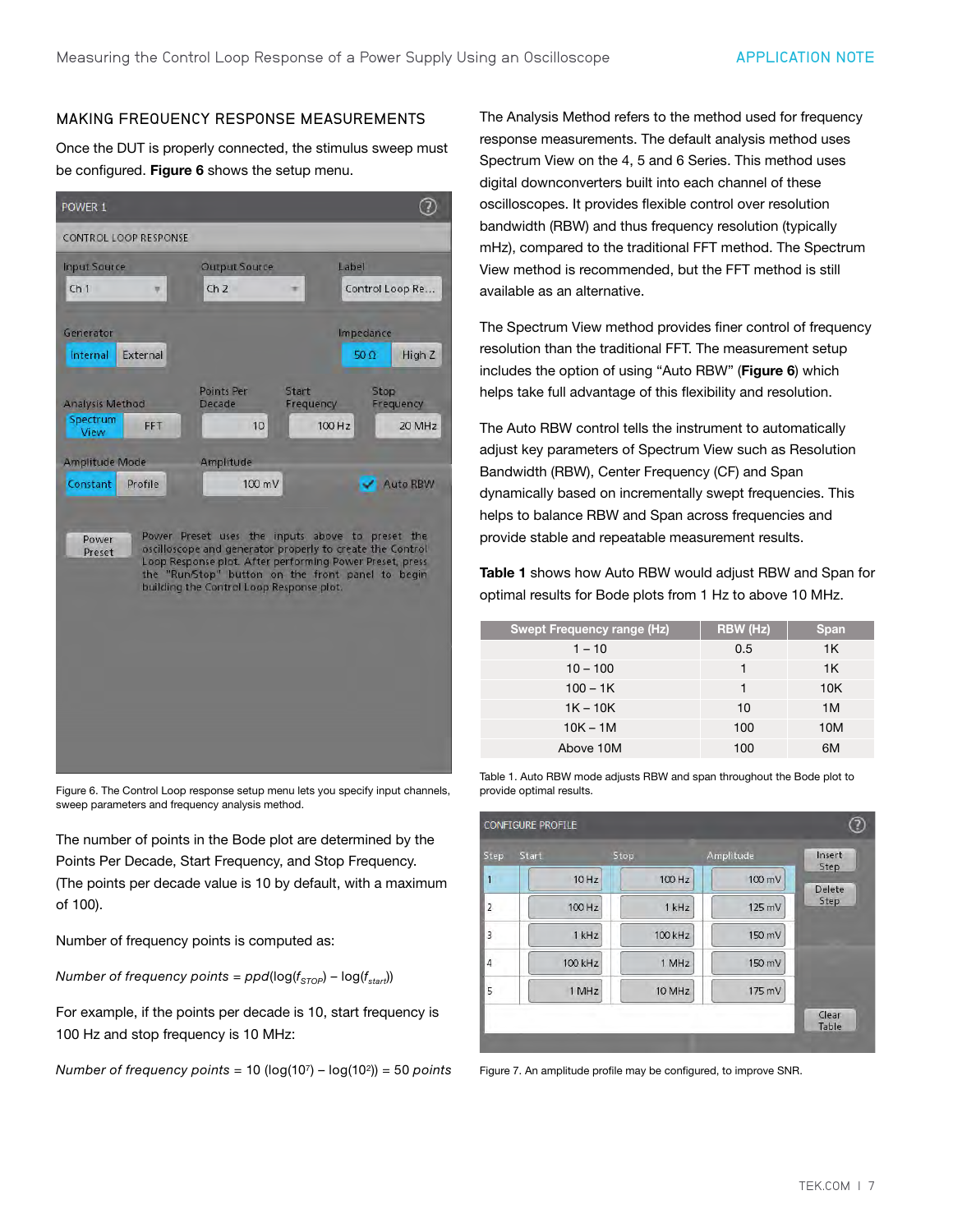The 4/5/6-PWR software supports constant amplitude and profile amplitude sweeps.

- A constant amplitude sweep maintains the same amplitude at all frequencies. The start and stop frequency, amplitude and points-per-decade determine the sweep.
- A profile sweep allows you to specify different amplitudes at frequency bands you define. This allows you to improve the SNR (Signal to Noise Ratio). For example, you can test at lower amplitudes at frequencies where the DUT is sensitive to distortion, and test at higher amplitudes where it is less sensitive.

#### INTERPRETING THE RESULTS

To begin the test, one presses the front panel Run button. The measurement will start, and phase and gain curves will be plotted on the display. As soon as the green gain trace crosses the 0 dB line, phase margin will be displayed. When the red trace crosses the 0° threshold, the gain margin will be displayed.



Figure 8. Gain and phase versus frequency, gain margin and phase margin measured on a 5 Series MSO oscilloscope.

Figure 8 shows the gain and phase plots on a 5 Series MSO using the following settings to make measurements on a point-of-load regulator:

| <b>Start frequency</b>                                                       | 100 Hz                                                    |
|------------------------------------------------------------------------------|-----------------------------------------------------------|
| <b>Stop frequency</b>                                                        | 1 MHz                                                     |
| Points per decade                                                            | 20                                                        |
| <b>Frequency analysis</b>                                                    | <b>Spectrum View</b>                                      |
| <b>Resolution bandwidth (see Spectrum</b><br>badge at bottom of the display) | 100 Hz                                                    |
| <b>Stimulus amplitude</b>                                                    | Constant amplitude set to<br>400 mVpp in generator output |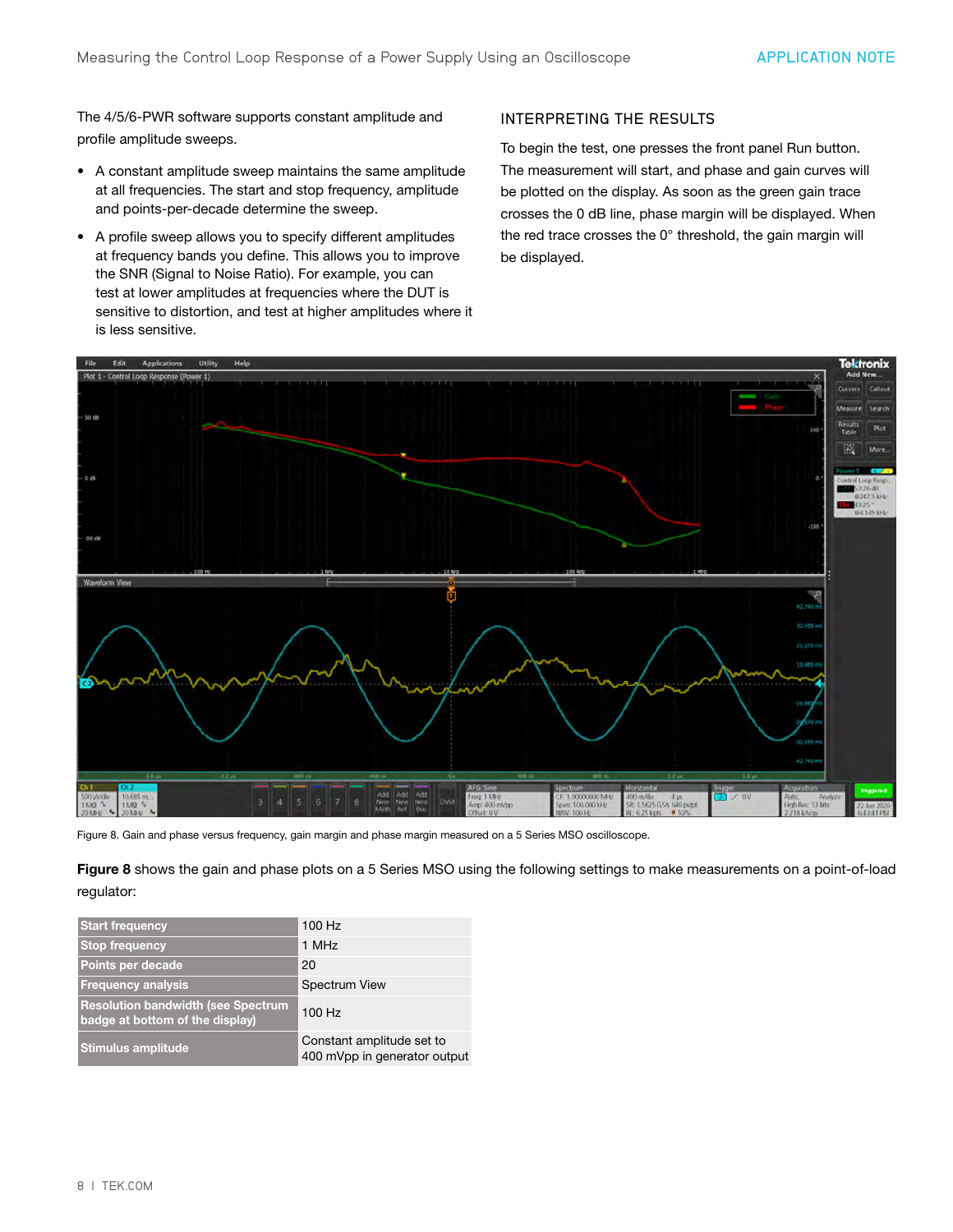

Figure 9. Bode plot (upper right) with sweep range from 10 Hz to 20 MHz. Spectrum view windows are on the left. These measurements were made on a 5 Series MSO.



Figure 10. Cursors indicate gain and phase at specific frequencies, as well as the difference between points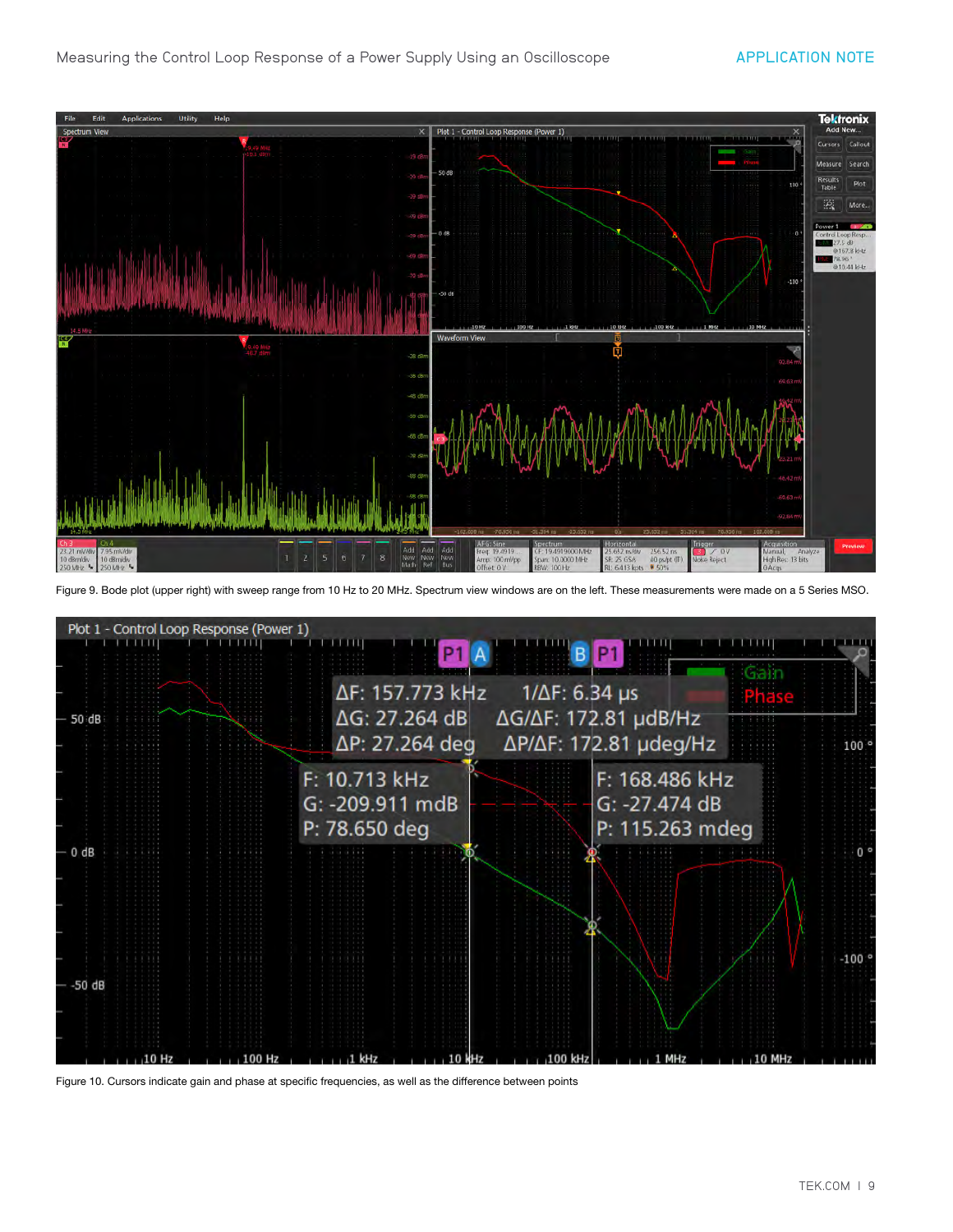The resulting Bode plots and measurements show:

- Frequency on the x-axis, plotted on a logarithmic scale
- Gain (green trace) plotted on y-axis with the scale on the left. It is given in dB and is computed as 20 log (Vout / Vin).
- Phase between stimulus and response (red trace) is plotted y-axis with the scale on the right. It is given in degrees and plotted a linear scale.
- Spectrum View windows configured for input and output channels.

Gain and phase margins are presented in "badges" on the right. For the example shown in Figure 8, the gain margin measures 53 dB and phase margin measures 43°. As shown in Figure 10, cursors may be used on the Bode plots to indicate gain and phase at any frequency. The difference between the two cursors is also displayed. Being able to quickly pick off measurements helps accelerate debugging.

### **Summary**

Most power supplies and voltage regulators are essentially amplifiers with a closed feedback loop. Control loop measurements help to make sure a power supply design responds to changes in output load conditions without excessive ringing or oscillation.

Frequency response analysis may be performed with dedicated equipment; however, newer oscilloscopes may be used to measure the response of a power supply control loop. The 4, 5 and 6 Series MSOs can be configured with built-in function generators further reducing the need for specialized equipment and eliminating the need for Frequency Response Analyzers or VNA's.

Using an oscilloscope, signal source and automated software, measurements can be made quickly and presented as familiar Bode plots making it easy to evaluate margins and compare circuit performance to models.